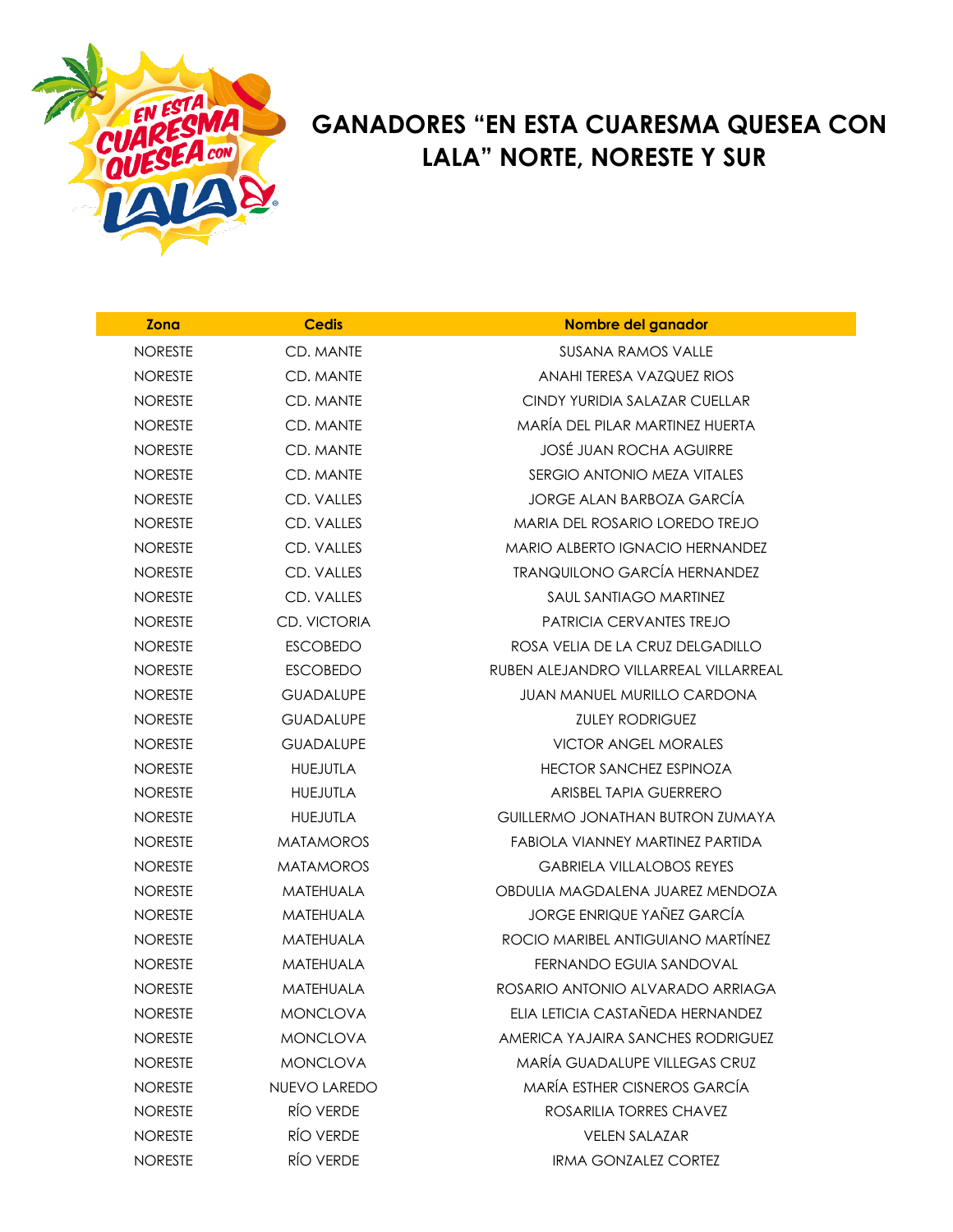| <b>NORESTE</b> | <b>SABINAS</b>       | LUCERO SANCHEZ RIVERA                   |
|----------------|----------------------|-----------------------------------------|
| <b>NORESTE</b> | SALTILLO             | <b>VICTOR MANUEL MARTINEZ FLORES</b>    |
| <b>NORESTE</b> | SN. LUIS POTOSÍ 2    | <b>MARLENE NOHEMÍ VALDEZ SALAS</b>      |
| <b>NORESTE</b> | SN. LUIS POTOSÍ 2    | MARÍA GUADALUPE NAVARRO ALONSO          |
| <b>NORESTE</b> | STA. CATARINA        | <b>CLAUDIA FLORES MATA</b>              |
| <b>NORESTE</b> | STA. CATARINA        | <b>BERTHA ALICIA SANCHEZ FLORES</b>     |
| <b>NORESTE</b> | <b>TAMPICO</b>       | <b>YARENI CASTILLO TORRES</b>           |
| <b>NORESTE</b> | <b>TAMPICO</b>       | ARTURO VALTIERRA SOTO                   |
| <b>NORTE</b>   | <b>ACAPONETA</b>     | <b>BEATRIZ GUADALUPE BRIONES MONTES</b> |
| <b>NORTE</b>   | <b>ACAPONETA</b>     | <b>ADRIANA SOLIS VICTORIO</b>           |
| <b>NORTE</b>   | <b>ACAPONETA</b>     | <b>JUANA MITRE RODRIGUEZ</b>            |
| <b>NORTE</b>   | <b>ACAPONETA</b>     | CHISTIAN DANIEL CEJA GARCIA             |
| <b>NORTE</b>   | <b>CULIACÁN</b>      | <b>JOAQUIN QUINTERO MORENO</b>          |
| <b>NORTE</b>   | <b>CULIACÁN</b>      | RIGOBERTO LEÓN GARCÍA                   |
| <b>NORTE</b>   | <b>CULIACÁN</b>      | LUIS ESTEBAN AGUILAR RAMOS              |
| <b>NORTE</b>   | <b>CULIACÁN</b>      | <b>BLANCA FLERIDA ACOSTA PÉREZ</b>      |
| <b>NORTE</b>   | <b>CULIACÁN</b>      | FLOR MARÍA OSORIO IBARRA                |
| <b>NORTE</b>   | <b>CULIACÁN</b>      | <b>JORGE ABEL GONZALEZ RIVERA</b>       |
| <b>NORTE</b>   | <b>CULIACÁN</b>      | NORA ALICIA RODRIGUEZ HEREDIA           |
| <b>NORTE</b>   | <b>CULIACÁN</b>      | CHISTIAN ORLANDO CABRERA NORIEGA        |
| <b>NORTE</b>   | <b>DURANGO 2</b>     | MARIA EMILIA AVILA DELGADO              |
| <b>NORTE</b>   | <b>DURANGO 2</b>     | MARIA ASUNCION MEDRANO LEYVA            |
| <b>NORTE</b>   | <b>DURANGO 2</b>     | <b>MANUEL GONZALEZ</b>                  |
| <b>NORTE</b>   | <b>DURANGO 2</b>     | SANDRA QUIROGA                          |
| <b>NORTE</b>   | <b>ENSENADA</b>      | LAURZ MAGDALENA GOMEZ TRUJILLO          |
| <b>NORTE</b>   | <b>ENSENADA</b>      | <b>JOCELYN JAZMIN RODRIGUEZ PONCE</b>   |
| <b>NORTE</b>   | <b>GÓMEZ PALACIO</b> | <b>CAROLINA PEREZ ALZUARTE</b>          |
| <b>NORTE</b>   | <b>GÓMEZ PALACIO</b> | LUDIVINA ZAMORA MACIAS                  |
| <b>NORTE</b>   | <b>GÓMEZ PALACIO</b> | <b>BEATRIZ ELENA BARRIENTOS</b>         |
| <b>NORTE</b>   | GÓMEZ PALACIO        | JOSE DOLORES ARMENDARIZ                 |
| <b>NORTE</b>   | <b>GÓMEZ PALACIO</b> | <b>MA DE JESUS TOLENTINO MARTINEZ</b>   |
| <b>NORTE</b>   | <b>GÓMEZ PALACIO</b> | DANIEL MASUCA CHAVEZ                    |
| <b>NORTE</b>   | <b>GÓMEZ PALACIO</b> | <b>ZOICA EULLIA CASINO HUERTA</b>       |
| <b>NORTE</b>   | <b>GÓMEZ PALACIO</b> | <b>JOSE INDELFOLSO LOPEZ MORENO</b>     |
| <b>NORTE</b>   | <b>GÓMEZ PALACIO</b> | ROSA ELBA ESQUIVEL DIAZ                 |
| <b>NORTE</b>   | <b>GÓMEZ PALACIO</b> | <b>MARIA LUISA BARAJAS SANTOS</b>       |
| <b>NORTE</b>   | <b>GÓMEZ PALACIO</b> | EMILIA DEL CARMEN AVILA                 |
| <b>NORTE</b>   | <b>GÓMEZ PALACIO</b> | ESQUIVEL ESCOBAR HECTOR ALFONSO         |
| <b>NORTE</b>   | GÓMEZ PALACIO        | DOLORES MARQUES MORALES                 |
| <b>NORTE</b>   | <b>GÓMEZ PALACIO</b> | <b>GUADALUPE SANCHEZ FUENTES</b>        |
| <b>NORTE</b>   | <b>GÓMEZ PALACIO</b> | NIDIA GUADALUPE REYES RODRIGUEZ         |
| <b>NORTE</b>   | <b>GÓMEZ PALACIO</b> | MARIA FERNANDEZ MARTINEZ                |
| <b>NORTE</b>   | <b>GÓMEZ PALACIO</b> | MARIA INEZ JIMENEZ                      |
| <b>NORTE</b>   | <b>GÓMEZ PALACIO</b> | NOHEMI RAMIREZ MARTINEZ                 |
| <b>NORTE</b>   | <b>GÓMEZ PALACIO</b> | RICARDO CUELLAR SANTOS                  |
| <b>NORTE</b>   | <b>GÓMEZ PALACIO</b> | LUIS DANIEL INUNGARAY                   |
| <b>NORTE</b>   | <b>GÓMEZ PALACIO</b> | CESAR DAVID ZAMARRIPA                   |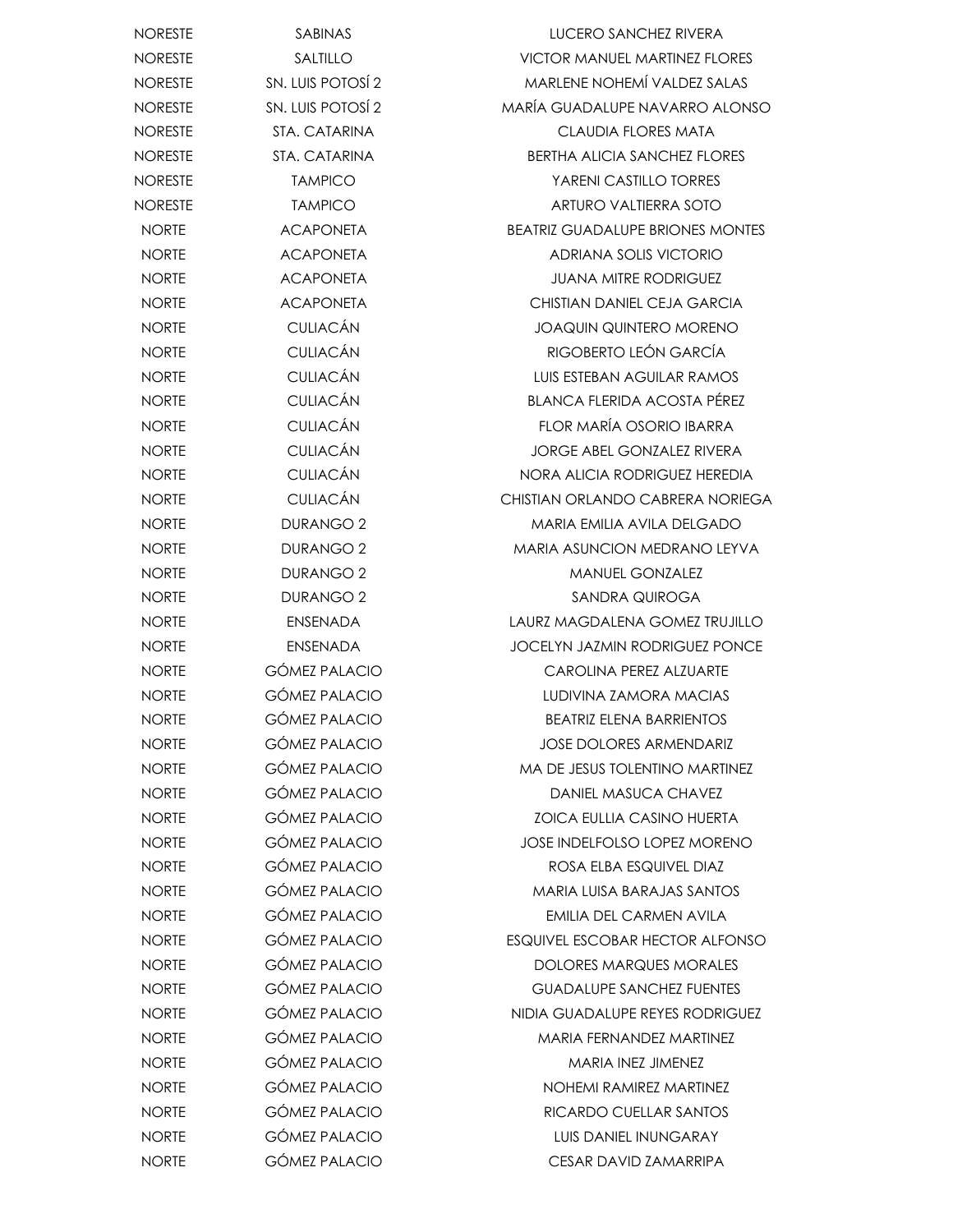| <b>NORTE</b> | <b>GÓMEZ PALACIO</b> | <b>ESTHER ENRIQUEZ SANCHEZ</b>            |
|--------------|----------------------|-------------------------------------------|
| <b>NORTE</b> | <b>GÓMEZ PALACIO</b> | MARIA DE LA LUZ GAMBOA OROZCO             |
| <b>NORTE</b> | GÓMEZ PALACIO        | <b>TANIA OCHOA DOMINGUEZ</b>              |
| <b>NORTE</b> | <b>GÓMEZ PALACIO</b> | OSCAR HERNANDEZ RAMOS                     |
| <b>NORTE</b> | <b>GÓMEZ PALACIO</b> | NELLY ALVARADO SALAZAR                    |
| <b>NORTE</b> | GÓMEZ PALACIO        | <b>LUIS ANTONIO RIVERA</b>                |
| <b>NORTE</b> | <b>GÓMEZ PALACIO</b> | <b>JUANA IRMA ESCOBAR</b>                 |
| <b>NORTE</b> | <b>GPE. VICTORIA</b> | OSCAR SOTO MORALES                        |
| <b>NORTE</b> | <b>GPE. VICTORIA</b> | <b>TORRES ROGRIGUEZ VIVIANA</b>           |
| <b>NORTE</b> | <b>GPE. VICTORIA</b> | MARIA SOCORRO MONTAÑO                     |
| <b>NORTE</b> | <b>GPE. VICTORIA</b> | <b>MARIA ANGELICA VIOLANTE</b>            |
| <b>NORTE</b> | <b>GUAMÚCHIL</b>     | <b>BLANCA ESTHELA SOSA GARCIA</b>         |
| <b>NORTE</b> | <b>GUAMÚCHIL</b>     | RAQUEL SAGASTE RUIZ                       |
| <b>NORTE</b> | <b>GUAMÚCHIL</b>     | <b>JOSUE IRINEO CASTAÑEDA RAMOS</b>       |
| <b>NORTE</b> | <b>GUAMÚCHIL</b>     | MIZAEL ANAIDELI NEVAREZ PACHECO           |
| <b>NORTE</b> | <b>GUASAVE</b>       | REY DAVID CASTRO OCHOA                    |
| <b>NORTE</b> | <b>GUASAVE</b>       | KENIA LIZETH LEYVA VALDEZ                 |
| <b>NORTE</b> | <b>GUASAVE</b>       | <b>GUADALUPE BENARD LIZARRAGA</b>         |
| <b>NORTE</b> | <b>LA CRUZ</b>       | <b>GLORIA ELENA ONTIVEROS ALFARO</b>      |
| <b>NORTE</b> | LA CRUZ              | FRANCISCA GARCIA AYON                     |
| <b>NORTE</b> | LA CRUZ              | LETICIA RODRIGUEZ MONTOYA                 |
| <b>NORTE</b> | LA CRUZ              | PATRICIA MELCHOR VEGA                     |
| <b>NORTE</b> | LA CRUZ              | SANDRA LIDIA GARCIA RUIZ                  |
| <b>NORTE</b> | LOS MOCHIS           | MARIO ALBERTO DE LA MORA ISLAS            |
| <b>NORTE</b> | LOS MOCHIS           | MARÍA GEORGINA TENORIO GONZALEZ           |
| <b>NORTE</b> | LOS MOCHIS           | <b>BERTHA ALICIA URBALEJO CASTRO</b>      |
| <b>NORTE</b> | LOS MOCHIS           | <b>GAMALIEL BECERRA FLORES</b>            |
| <b>NORTE</b> | LOS MOCHIS           | <b>JOSE ANTONIO VIZCARRA PACHECO</b>      |
| <b>NORTE</b> | LOS MOCHIS           | JESÚS ANDRES CASTILLO MERCADO             |
| <b>NORTE</b> | LOS MOCHIS           | NIDIA YURIDIA MONRREAL NORIS              |
| <b>NORTE</b> | MAZATLÁN             | KENA LABRADOR RIOS                        |
| <b>NORTE</b> | MAZATLÁN             | <b>JORGE ADALBERTO CASTILLO DOMINGUEZ</b> |
| <b>NORTE</b> | <b>MEXICALI</b>      | MARIANA CHAVEZ VALDEZ                     |
| <b>NORTE</b> | <b>MEXICALI</b>      | ANDELISA RENDON ACOSTA                    |
| <b>NORTE</b> | <b>MEXICALI</b>      | ANA MARIA HERNANDEZ HERNANDEZ             |
| <b>NORTE</b> | <b>MEXICALI</b>      | <b>JESUS DANIEL RAMIREZ OSORIO</b>        |
| <b>NORTE</b> | <b>MEXICALI</b>      | <b>JOSE ANTONIO GARCIA GONZALEZ</b>       |
| <b>NORTE</b> | <b>MEXICALI</b>      | CINDY YADIRA HERNANDEZ MACIAS             |
| <b>NORTE</b> | <b>MEXICALI</b>      | ALVARO ALDANA SABIDO                      |
| <b>NORTE</b> | <b>MEXICALI</b>      | CARMEN GUADALUPE SANCHEZ ESCOBEDO         |
| <b>NORTE</b> | <b>MEXICALI</b>      | ROSALVINA GARCIA VERDUGO                  |
| <b>NORTE</b> | <b>MEXICALI</b>      | YESENIA ESMERALDA IBARRA ALCALA           |
| <b>NORTE</b> | <b>MEXICALI</b>      | SERGIO SERNA MEDINA                       |
| <b>NORTE</b> | <b>MEXICALI</b>      | ERICKA VEA VELARDE                        |
| <b>NORTE</b> | <b>MEXICALI</b>      | OSCAR ASCENSION GUTIERREZ YEBRA           |
| <b>NORTE</b> | <b>MEXICALI</b>      | <b>JESUS FRANCISCO OCAMPO GUTIERREZ</b>   |
| <b>NORTE</b> | <b>MEXICALI</b>      | DIANIRA LIZETH VELAZQUEZ ICEA             |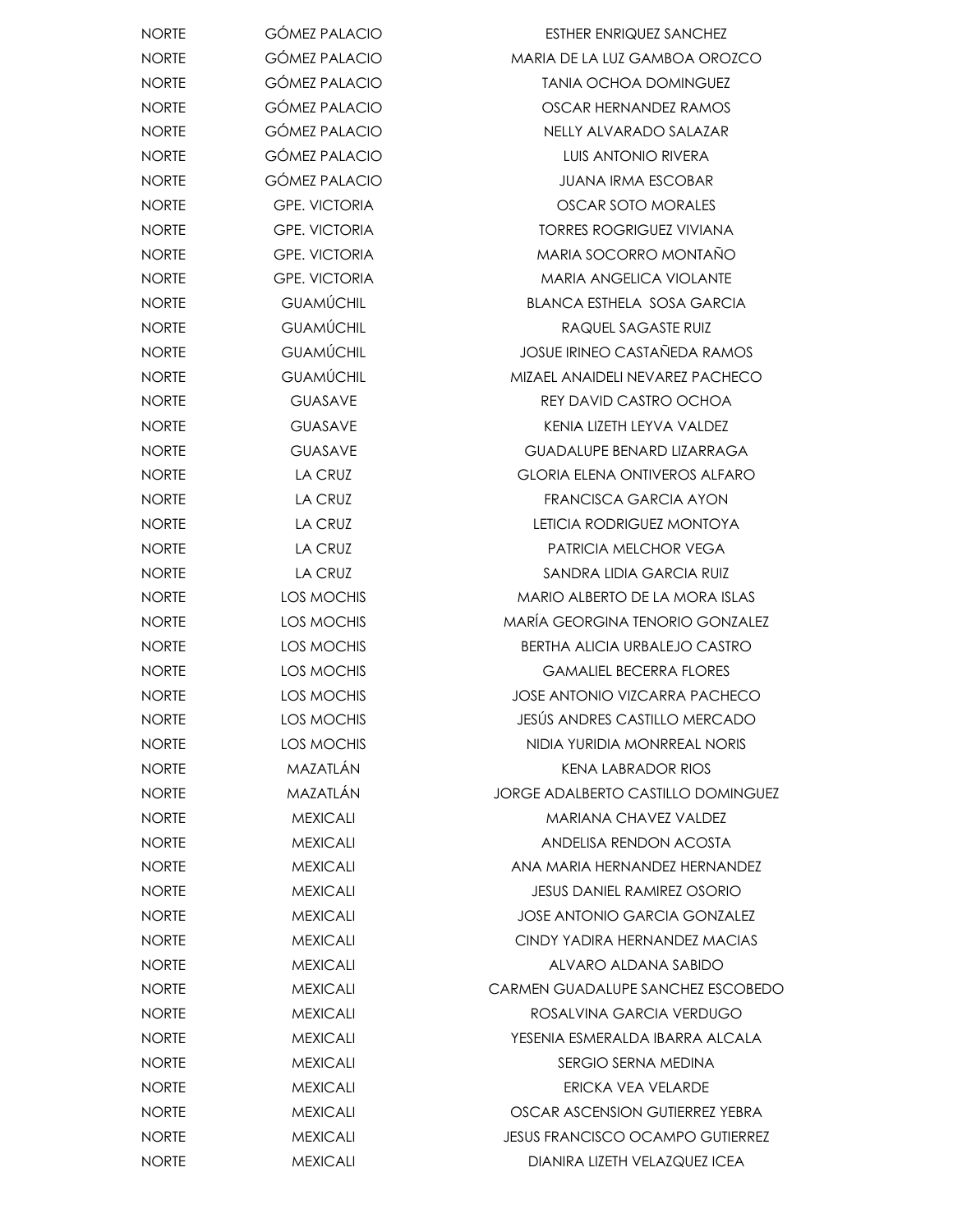| <b>NORTE</b> | <b>MEXICALI</b>      | MARGARITA RAMONA MENDIVIL PINGARRON  |
|--------------|----------------------|--------------------------------------|
| <b>NORTE</b> | <b>MEXICALI</b>      | MARIA FERNANDA SERRANO CORONADO      |
| <b>NORTE</b> | SANTIAGO PAPASQUIARO | <b>GUADALUPE HERRERA</b>             |
| <b>NORTE</b> | TIJUANA              | ROCIO ARAMBURO LEON                  |
| <b>NORTE</b> | TIJUANA              | REYNA QUIROZ GONZALEZ                |
| <b>NORTE</b> | <b>TIJUANA</b>       | MAGDALENA LOPEZ GARAY                |
| <b>NORTE</b> | TIJUANA              | <b>TOMAS REYNAGA HERNANDEZ</b>       |
| <b>NORTE</b> | TIJUANA              | ANGELA PUCHETA CUCUYO                |
| <b>NORTE</b> | <b>TIJUANA 2</b>     | KARLA JANETH MENDOZA MIRANDA         |
| <b>NORTE</b> | <b>TIJUANA 2</b>     | AURORA LUQUIN ESTRADA                |
| <b>NORTE</b> | TIJUANA 2            | FABIOLA MORENO MENDEZ                |
| <b>NORTE</b> | TIJUANA 2            | DIANA LAURA ROBLEDO RAMIREZ          |
| <b>NORTE</b> | <b>TIJUANA 2</b>     | MELISSA GUADALUPE MIRANDA            |
| <b>NORTE</b> | TIJUANA 2            | NEREYDA ALICIA MONTEJANO VAZQUEZ     |
| <b>NORTE</b> | <b>TIJUANA 2</b>     | EMMANUEL OSCAR SANTOS CAMPOS         |
| <b>NORTE</b> | TIJUANA 2            | MARIA SOLEDAD PANIAGUA AMADOR        |
| <b>NORTE</b> | <b>TIJUANA 2</b>     | MA ANGELINA RAMOS PINEDA             |
| <b>NORTE</b> | <b>TIJUANA 2</b>     | FELIX IRAHETA SORIANO                |
| <b>NORTE</b> | <b>TIJUANA 2</b>     | <b>JOSE ANTONIO GUZMAN</b>           |
| <b>NORTE</b> | <b>TIJUANA 2</b>     | <b>JORGE FERNANDEZ SOLORZANO</b>     |
| <b>NORTE</b> | <b>TIJUANA 2</b>     | TERESA SANCHEZ GARCIA                |
| <b>NORTE</b> | <b>TORREÓN</b>       | HERIBERTA NERIA HERRERA              |
| <b>NORTE</b> | <b>TORREÓN</b>       | <b>JORGE LEAL SILVA</b>              |
| <b>NORTE</b> | <b>TORREÓN</b>       | <b>GLORIA KARIME ROMERO</b>          |
| <b>NORTE</b> | <b>TORREÓN</b>       | ANNA AMBARTSUMY AN                   |
| <b>NORTE</b> | <b>TORREÓN</b>       | LUIS ANGEL DE SANTIAGO               |
| <b>NORTE</b> | <b>TORREÓN</b>       | <b>GLORIA ELENA CANELA GUTIERREZ</b> |
| <b>NORTE</b> | <b>TORREÓN</b>       | <b>GUADALUPE DE JESUS LEON</b>       |
| <b>NORTE</b> | <b>TORREÓN</b>       | FERNANDO GONZALEZ ORTIZ              |
| <b>NORTE</b> | <b>TORREÓN</b>       | <b>ISMAEL VARGAS GONZALEZ</b>        |
| <b>NORTE</b> | <b>VTE, GUERRERO</b> | FRANCISCO MANUEL ARAMBULA HERNANDEZ  |
| <b>NORTE</b> | <b>VTE. GUERRERO</b> | ADRIANA MICHEL RIVAS HERNANDEZ       |
| <b>NORTE</b> | <b>VTE. GUERRERO</b> | ANA EVELYN RODRIGUEZ SERRANO         |
| <b>NORTE</b> | <b>VTE. GUERRERO</b> | <b>ANTONIO BAÑALES RODRIGUEZ</b>     |
| <b>NORTE</b> | <b>VTE. GUERRERO</b> | SILVIA SERRANO RAVELO                |
| <b>NORTE</b> | <b>VTE. GUERRERO</b> | ALICIA DOMINGUEZ MARQUEZ             |
| <b>NORTE</b> | <b>VTE. GUERRERO</b> | LETICIA RIOS JALOMA                  |
| <b>NORTE</b> | <b>VTE. GUERRERO</b> | <b>KARELLY ANDREA ROJAS CISNEROS</b> |
| SUR          | <b>CAMPECHE</b>      | YENNI PATRICIA NOGUERA CAMPOS        |
| <b>SUR</b>   | CANCÚN               | ARELI DEL CARMEN JIMENEZ CRUZ        |
| <b>SUR</b>   | <b>CÁRDENAS</b>      | MARIA FELIZ HERNANDEZ ESTRADA        |
| <b>SUR</b>   | <b>CÁRDENAS</b>      | MIGUEL JUAREZ GUZMAN                 |
| <b>SUR</b>   | <b>CÁRDENAS</b>      | DANIELA GARDUZA HERNANDEZ            |
| <b>SUR</b>   | <b>CHETUMAL</b>      | <b>BENITO JUAREZ DIAZ</b>            |
| <b>SUR</b>   | <b>CHETUMAL</b>      | ROSA VERDUZCO ZAPATA                 |
| <b>SUR</b>   | <b>CHETUMAL</b>      | <b>JOSE CIRIACO CORTES LAURO</b>     |
| <b>SUR</b>   | <b>COATZACOALCOS</b> | SANDRA LUZ RESENDIZ PEREZ            |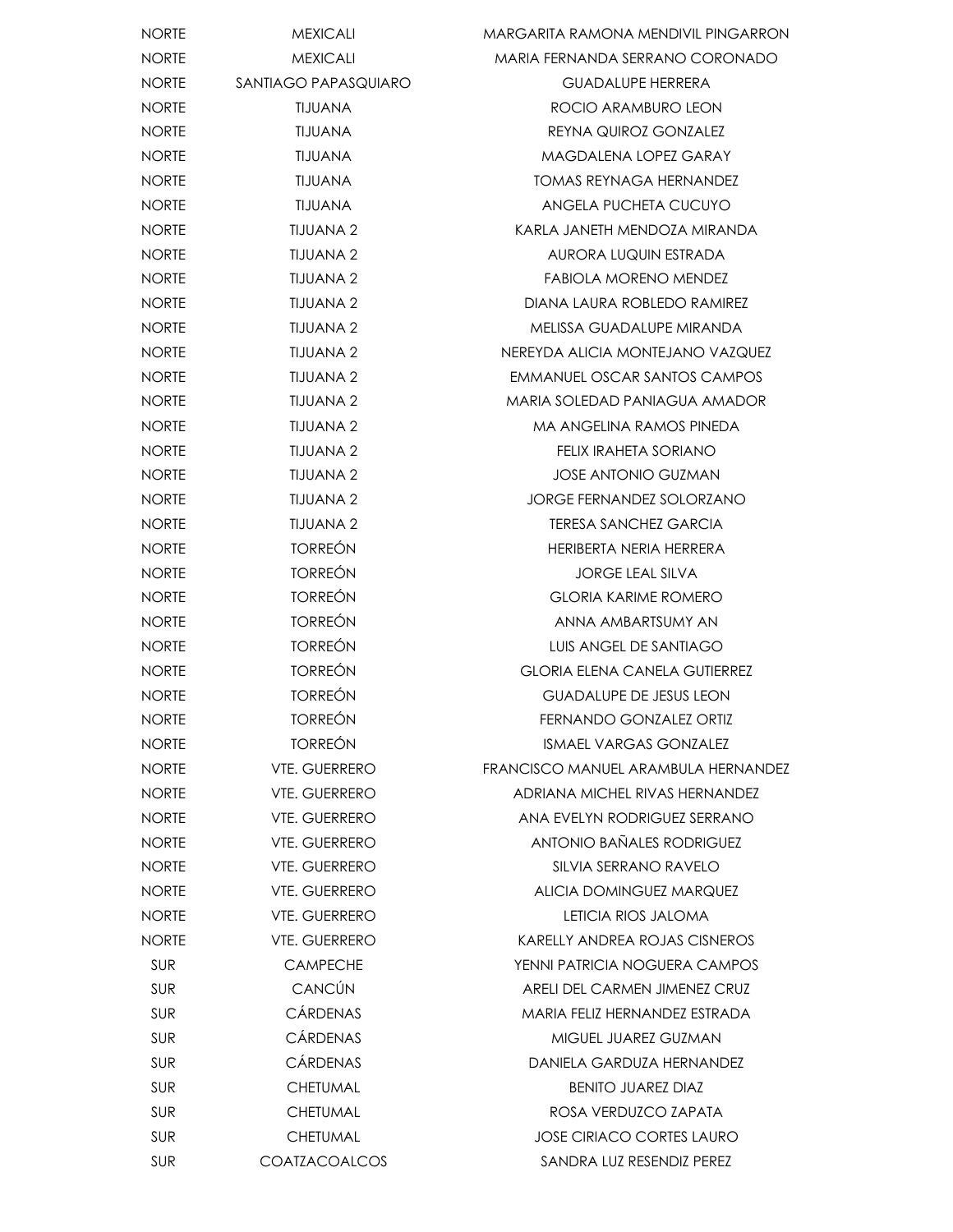| <b>SUR</b> | <b>COATZACOALCOS</b>        | ALEJANDRA HERNANDEZ OSORIO             |
|------------|-----------------------------|----------------------------------------|
| SUR        | <b>COATZACOALCOS</b>        | KARLA SALAYA GARCIA                    |
| SUR        | COATZACOALCOS               | GLADIA AZUCENA HERRERA AGUILAR         |
| SUR        | COATZACOALCOS               | <b>HILDA VALERIO CHAVEZ</b>            |
| <b>SUR</b> | <b>COATZACOALCOS</b>        | ARELI SANDOVAL CASTILLO                |
| SUR        | COATZACOALCOS               | <b>FLORA PEREZ MAURICIO</b>            |
| SUR        | <b>COATZACOALCOS</b>        | MARIA DEL ROSARIO ALVARADO CAMILO      |
| <b>SUR</b> | <b>COMITÁN</b>              | <b>ZAIRA SANABRIA SOL</b>              |
| SUR        | <b>EMILIANO ZAPATA</b>      | <b>JAVIER GUSTAVO VALENCIA AGUILAR</b> |
| SUR        | <b>EMILIANO ZAPATA</b>      | <b>IGNACIO GUILLEN PEREZ</b>           |
| SUR        | <b>EMILIANO ZAPATA</b>      | ALEJANDRO GOMEZ CRUZ                   |
| <b>SUR</b> | <b>FORTÍN</b>               | MARIA DE JESUS ORDINOLA MARTINEZ       |
| <b>SUR</b> | <b>FORTÍN</b>               | EFREN CASTILLO HERNANDEZ               |
| SUR        | <b>FORTÍN</b>               | CECILIA JACOME MOLINA                  |
| SUR        | <b>FORTÍN</b>               | ANGELICA MARIA ORTIZ VELASCO           |
| <b>SUR</b> | <b>FORTÍN</b>               | <b>ISRAEL MERCADO VALDEZ</b>           |
| SUR        | <b>FORTÍN</b>               | <b>OCTAVIO RUIZ ARGUELLO</b>           |
| SUR        | <b>FORTÍN</b>               | <b>JUAN CARLOS OCHOA PEDRAZA</b>       |
| SUR        | <b>FORTÍN</b>               | PERLA GONZALEZ CONTRERAS               |
| SUR        | <b>FORTÍN</b>               | <b>GABRIELA GARCIA LUNA</b>            |
| <b>SUR</b> | <b>FORTÍN</b>               | <b>MARIA CRISTINA CORDERO MORENO</b>   |
| SUR        | <b>FORTÍN</b>               | SONIA CASTRO ALCALA                    |
| SUR        | <b>FORTÍN</b>               | <b>CECILIA CORTES ARGUELLO</b>         |
| <b>SUR</b> | <b>FORTÍN</b>               | SILVIA GUADALUPE LIMA MUÑOZ            |
| SUR        | <b>FORTÍN</b>               | <b>GRACIELA DIAZ ISLAS</b>             |
| SUR        | <b>IXTEPEC</b>              | RICARDO ROJAS RAMIREZ                  |
| SUR        | <b>IXTEPEC</b>              | MARTHA ELBA ORDOÑEZ REYES              |
| SUR        | <b>IXTEPEC</b>              | ROSA VICTORIA LOPEZ RAMIRES            |
| <b>SUR</b> | <b>IXTEPEC</b>              | ANA MARIA MARTINEZ GUERRA              |
| <b>SUR</b> | <b>IXTEPEC</b>              | DORIS DEL CARMEN SALINAS GONZALEZ      |
| <b>SUR</b> | <b>IXTEPEC</b>              | <b>BETZABE GARCIA MORENO</b>           |
| <b>SUR</b> | <b>IXTEPEC</b>              | MARLENI ESPERANZA NAVAS CORDERO        |
| <b>SUR</b> | <b>IXTEPEC</b>              | OMAR LOPEZ ANTONIO                     |
| <b>SUR</b> | <b>IXTEPEC</b>              | ANA CELIA CAYETANO GABRIEL             |
| <b>SUR</b> | <b>IXTEPEC</b>              | SINAI BOI AÑOS IZQERDO                 |
| <b>SUR</b> | <b>IXTEPEC</b>              | YOCELINA LOPEZ BECERRA                 |
| <b>SUR</b> | <b>MARTÍNEZ DE LA TORRE</b> | ROXANA MARTINEZ MIRANDA                |
| <b>SUR</b> | <b>MARTÍNEZ DE LA TORRE</b> | AMADA MENDOZA                          |
| <b>SUR</b> | <b>MARTÍNEZ DE LA TORRE</b> | LETICIA AQUINO SANTOS                  |
| <b>SUR</b> | <b>MARTÍNEZ DE LA TORRE</b> | <b>MARGARITA VIDAL GARCIA</b>          |
| <b>SUR</b> | <b>MARTÍNEZ DE LA TORRE</b> | PAULA MOLINA CARMONA                   |
| <b>SUR</b> | <b>MARTÍNEZ DE LA TORRE</b> | <b>LOURDES ISIDRO MARTINEZ</b>         |
| <b>SUR</b> | <b>MARTÍNEZ DE LA TORRE</b> | <b>JULIO CESAR SOSA RODRIGUEZ</b>      |
| <b>SUR</b> | <b>MARTÍNEZ DE LA TORRE</b> | FRANCISCO JAVIER DIAZ CASTILLO         |
| <b>SUR</b> | <b>MARTÍNEZ DE LA TORRE</b> | PETRA RIVERA GARCIA                    |
| <b>SUR</b> | MARTÍNEZ DE LA TORRE        | MIGUEL EDUARDO MUJICA GONZALEZ         |
| <b>SUR</b> | MARTÍNEZ DE LA TORRE        | FRANCISCO MAXIMILIANO BRINGAS          |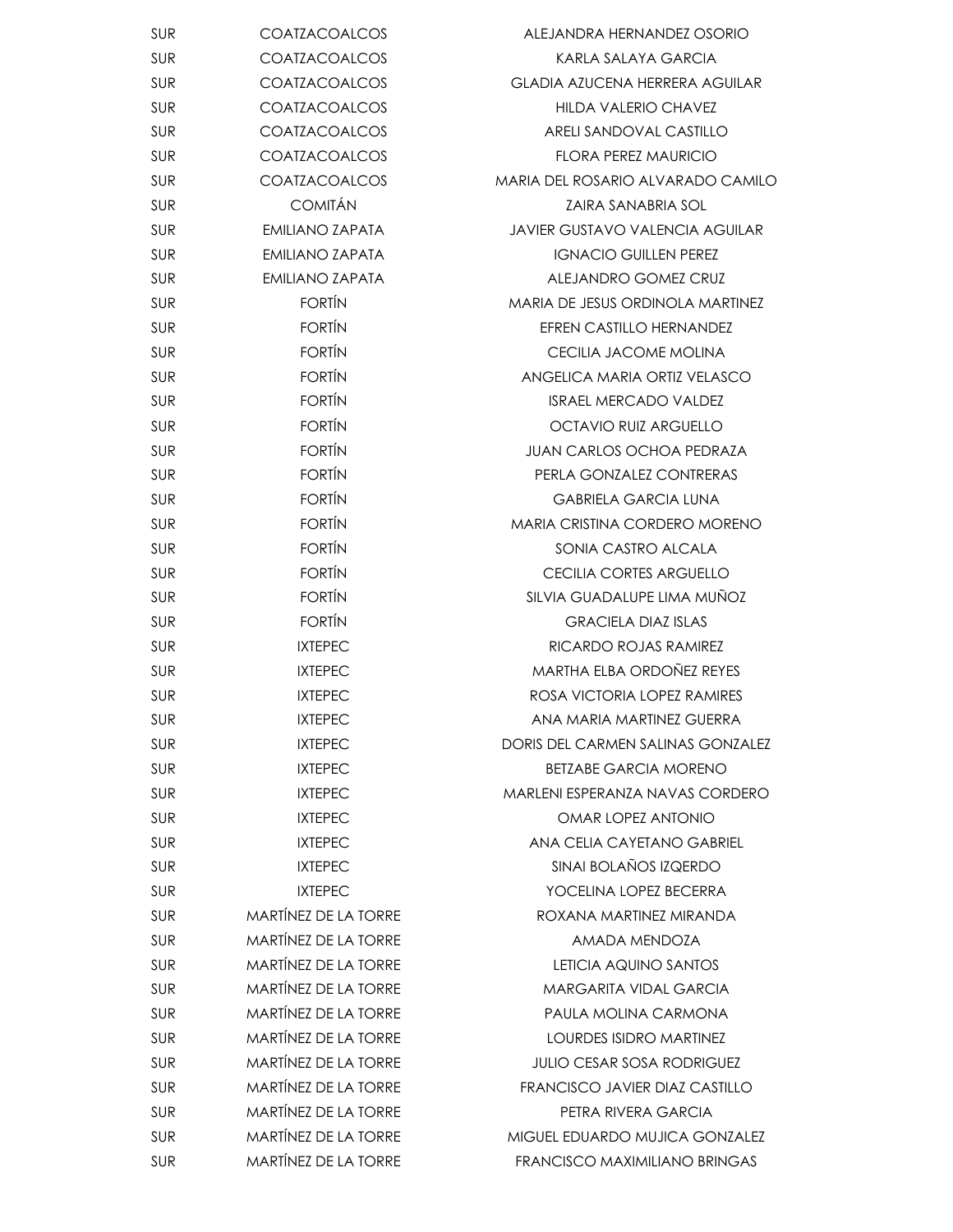| <b>SUR</b> | <b>MARTINEZ DE LA TORRE</b> | <b>LUIS EDUARDO MARTINEZ ROJAS</b>      |
|------------|-----------------------------|-----------------------------------------|
| SUR        | <b>MARTÍNEZ DE LA TORRE</b> | ROBERTO GARCIA HERRERA                  |
| <b>SUR</b> | <b>MARTÍNEZ DE LA TORRE</b> | <b>MARGARITA LUIS DE JESUS</b>          |
| <b>SUR</b> | <b>MARTÍNEZ DE LA TORRE</b> | LUIS FERNANDO DOMINGUEZ CASTILLO        |
| <b>SUR</b> | <b>MARTÍNEZ DE LA TORRE</b> | <b>MARINA GOMEZ REYNOSO</b>             |
| <b>SUR</b> | <b>MARTÍNEZ DE LA TORRE</b> | MARIBEL ENRIQUETA SALGADO LUNA          |
| <b>SUR</b> | <b>MÉRIDA</b>               | NIDIA CONCEPCIÓN MORALES COBA           |
| <b>SUR</b> | <b>MÉRIDA</b>               | HEIDI ARIADNE CONTRERAS GARCIA          |
| SUR        | <b>MÉRIDA</b>               | ROSANGELA GUADALUPE EUAN CHI            |
| SUR        | <b>MÉRIDA</b>               | MIRNA CRISTINA FRANCISCO FARIAN         |
| <b>SUR</b> | <b>MÉRIDA</b>               | MERARYS ROQUE DOMINGUEZ                 |
| <b>SUR</b> | <b>MÉRIDA</b>               | LIA GABRIELA CANUL KU                   |
| <b>SUR</b> | PLAYA DEL CARMEN            | DORIS DEL CARMEN JUAREZ VAZQUEZ         |
| <b>SUR</b> | POZA RICA                   | <b>GILBERTA RUIZ HERNANDEZ</b>          |
| <b>SUR</b> | POZA RICA                   | ADRIANA GONZALEZ RAMIREZ                |
| SUR        | POZA RICA                   | <b>JAIME JUAN GAONA</b>                 |
| <b>SUR</b> | RÍO BLANCO                  | CLARA NAYELI LARA PORRAS                |
| <b>SUR</b> | RÍO BLANCO                  | <b>GUILLERMINA MENDEZ CERVANTES</b>     |
| <b>SUR</b> | RÍO BLANCO                  | <b>PATRICIA PASCUALA PORRAS RAMIREZ</b> |
| <b>SUR</b> | SN. ANDRÉS                  | EILEN MICHELLE CINTA ESCUDERO           |
| <b>SUR</b> | SN. ANDRÉS                  | <b>JOSE NUNEZ AMBROS</b>                |
| <b>SUR</b> | SN. ANDRÉS                  | MARTHA PATRICIA GARCIA HERRERA          |
| <b>SUR</b> | SN. ANDRÉS                  | DIANA LAURA ROSALES BARAJAS             |
| <b>SUR</b> | SN. ANDRÉS                  | <b>DANA CHONTAL GARCIA</b>              |
| <b>SUR</b> | SN. ANDRÉS                  | LAURA BERENICE RODRIGUEZ CAPISTRAN      |
| SUR        | SN. ANDRÉS                  | <b>IRIS DEL ROSARIO CHIGO SIXTEGA</b>   |
| <b>SUR</b> | SN. ANDRÉS                  | <b>JOSE ANTONIO HERRERA DOMINGUEZ</b>   |
| SUR        | SN. ANDRÉS                  | MIGUEL ANGEL RAMIREZ COBOS              |
| <b>SUR</b> | SN. ANDRÉS                  | <b>CESAR ALFONSO DIMAS</b>              |
| <b>SUR</b> | SN. ANDRÉS                  | <b>RUTH CARDENAS MORENO</b>             |
| <b>SUR</b> | SN. ANDRÉS                  | <b>JUANA RODRIGUEZ ROMERO</b>           |
| <b>SUR</b> | SN. ANDRÉS                  | <b>ZOILA JANET ORTIZ BLAS</b>           |
| <b>SUR</b> | SN. ANDRÉS                  | RAQUEL PEREZ TOTO                       |
| SUR        | SN. ANDRÉS                  | LAURA ALEJANDRA BURELLO PEREGRINO       |
| <b>SUR</b> | SN. ANDRÉS                  | FIDENCIO MAZABA GONZALEZ                |
| <b>SUR</b> | SN. ANDRÉS                  | <b>GIOVANI LARA TAXILAGA</b>            |
| <b>SUR</b> | <b>TAPACHULA</b>            | <b>TANIA FERNANDA GOMEZ PRADO</b>       |
| <b>SUR</b> | <b>TAPACHULA</b>            | SAMANTHA PAHOLA FIGUEROA YNOUYE         |
| <b>SUR</b> | <b>TUXTEPEC</b>             | <b>OBDULIA REYES RODRIGUEZ</b>          |
| <b>SUR</b> | <b>TUXTEPEC</b>             | LLUVIA PIEDAD CALIX JUAN                |
| <b>SUR</b> | <b>TUXTEPEC</b>             | MARTHA ALEJANDRA RODRIGUEZ LOYO         |
| <b>SUR</b> | <b>TUXTEPEC</b>             | LILIA MARTINEZ VENEROSO                 |
| <b>SUR</b> | <b>TUXTEPEC</b>             | <b>GABRIELA AVENDAÑO RODRIGUEZ</b>      |
| SUR        | <b>TUXTEPEC</b>             | <b>TOMAS RIOS GUZMAN</b>                |
| <b>SUR</b> | <b>TUXTEPEC</b>             | BERNARDO MARTINEZ SANCHEZ               |
| <b>SUR</b> | <b>TUXTLA GUTIÉRREZ</b>     | <b>GRISELDA ADAME MILLAN</b>            |
| <b>SUR</b> | <b>TUXTLA GUTIÉRREZ</b>     | <b>MARIA NERY MORALES LEON</b>          |